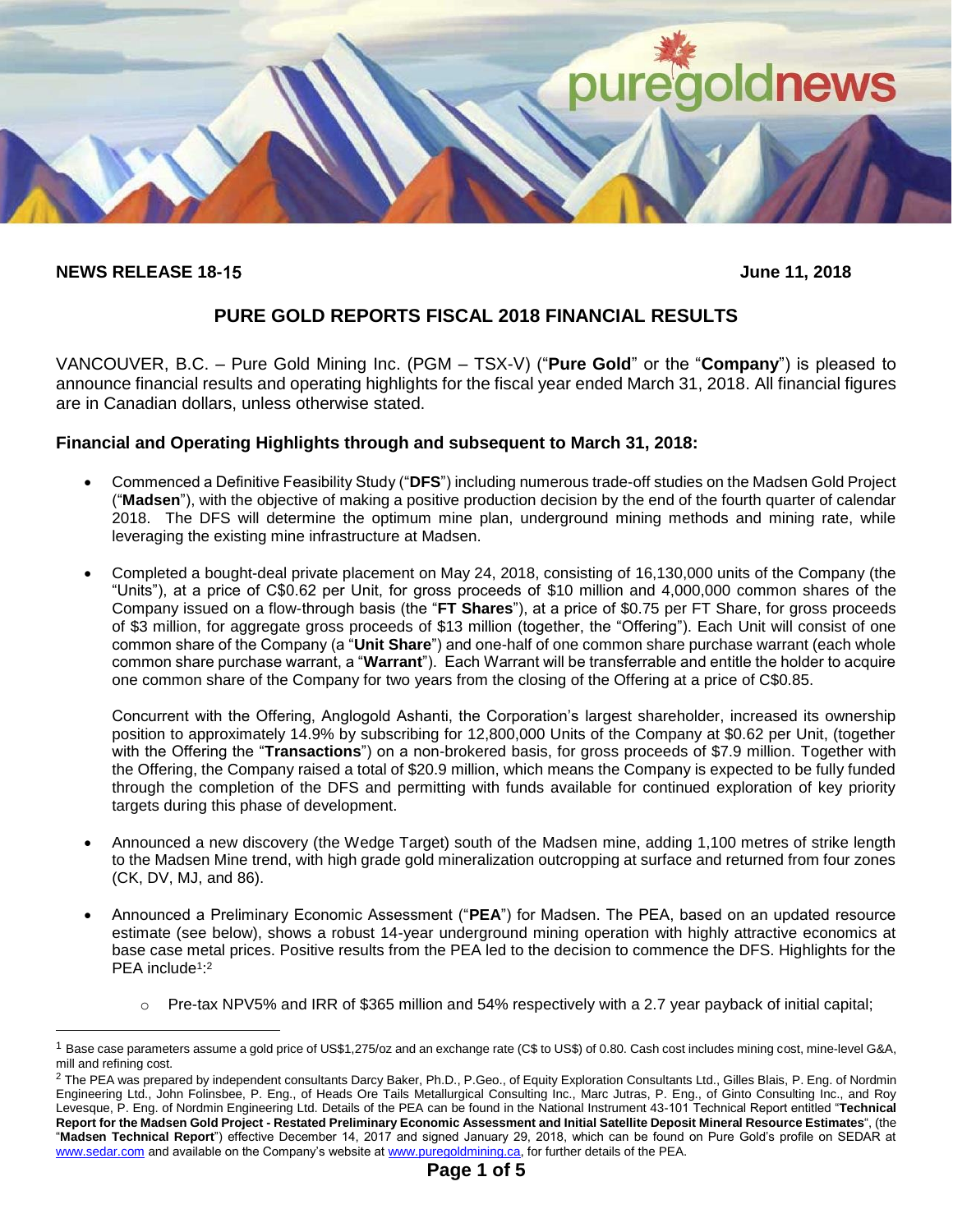

- $\circ$  After-tax NPV5% and IRR of \$258 million and 47% respectively with a 2.8 year payback of initial capital;
- o Mine life is of 14 years with a 12 month pre-production period;
- o Life of mine ("**LOM**") diluted head grade of 10.3 g/t gold;
- $\circ$  Average annual gold production in years three through nine of approximately 75,500 ounces, with peak annual production of approximately 85,000 ounces of gold;
- $\circ$  LOM direct operating cash cost<sup>1</sup> is estimated at US\$595 per ounce of gold recovered
- $\circ$  LOM operating cash cost<sup>1</sup> plus sustaining cost is estimated at US\$714 per ounce of gold recovered;
- o Pre-production capital cost estimated at \$50.9 million which includes a 15% contingency;
- $\circ$  LOM sustaining capital costs estimated at \$134.7 million which includes a 5% contingency.
- Announced a new mineral resource estimate for the Madsen deposit, consisting of indicated mineral resources totaling 1,648,000 ounces (5,785,000 tonnes at an average grade of 8.9 g/t gold) and, inferred mineral resources totaling 178,000 ounces (587,000 tonnes at an average grade of 9.4 g/t gold), all at a 4.0 g/t cut-off . Indicated resource tonnes increased 27%, grade 17% and total ounces 48%, from the previous resource estimate completed in 2009.<sup>3</sup>

Completed first time mineral resource estimates from two satellite deposits, Russet South and Fork.

New indicated mineral resources at Russet South total 56,000 ounces (259,000 tonnes at an average grade of 6.7 g/t gold) and inferred mineral resources total 71,000 ounces (322,000 tonnes at an average grade of 6.8 g/t gold) at a 4.0  $g/t$  cut-off<sup>4</sup>;

New indicated mineral resources at Fork total 40,000 ounces (194,000 tonnes at an average grade of 6.5 g/t gold) and inferred mineral resources total 47,000 ounces (255,000 tonnes at an average grade of 5.8 g/t gold) at a 4.0 g/t cut-off<sup>2</sup> ;

- Continued with underground infrastructure work at the Madsen Portal and ramp. Constructed, installed and commissioned key surface and underground services including water and air lines, underground electrical lines, mine air heater and ventilation, and power lines connecting grid power to the portal;
- Completed geotechnical review of underground:
	- o Commenced re-conditioning of ramp;
	- o Completed a System Impact Assessment with the provincial power provider to confirm future power availability for an operating mine;
	- $\circ$  Continued exploration drilling from both surface and underground focused on resource growth; and
	- Commenced development to access a proposed 7,200 tonne bulk sample
- Drilling from underground continued to confirm mineralization in the McVeigh and South Austin gold mineralized zones and highlights the expansion potential within the Madsen mineral resource<sup>5</sup>.
- Closed a bought deal private placement on November 1, 2017 for aggregate gross proceeds of C\$19.2 million upon the issuance of an aggregate of 31,613,292 common shares of the Company. The offering consisted of three tranches. The first tranche consisted of 8,690,000 common shares of the Company that qualify as "flow-through shares" for the purposes of the Income Tax Act (Canada) ("**Super FT Shares**") and were issued at a price of

 $\overline{a}$ 

 $3$  See press release dated August 2, 2017 and the Madsen Technical Report which can be found on Pure Gold's profile on SEDAR at www.sedar.com., and available on the Company's website at www.puregoldmining.ca, for further details of the Mineral Resource estimate.

<sup>4</sup> See the Madsen Technical Report available on the Company's website at [www.puregoldmining.ca](file://///occ-kel-data01/PureGold%20Accounting/Users/dlabrenz/AppData/Local/Microsoft/Windows/Temporary%20Internet%20Files/Content.Outlook/AppData/Local/Microsoft/Windows/Temporary%20Internet%20Files/Content.Outlook/4OK1LN8G/www.puregoldmining.ca) or the Company's SEDAR profile at

[www.sedar.com.](http://www.sedar.com/)

<sup>&</sup>lt;sup>5</sup> See press releases dated February 13, 2018, and November 16, 2017 for further details on exploration drill results released during the quarter.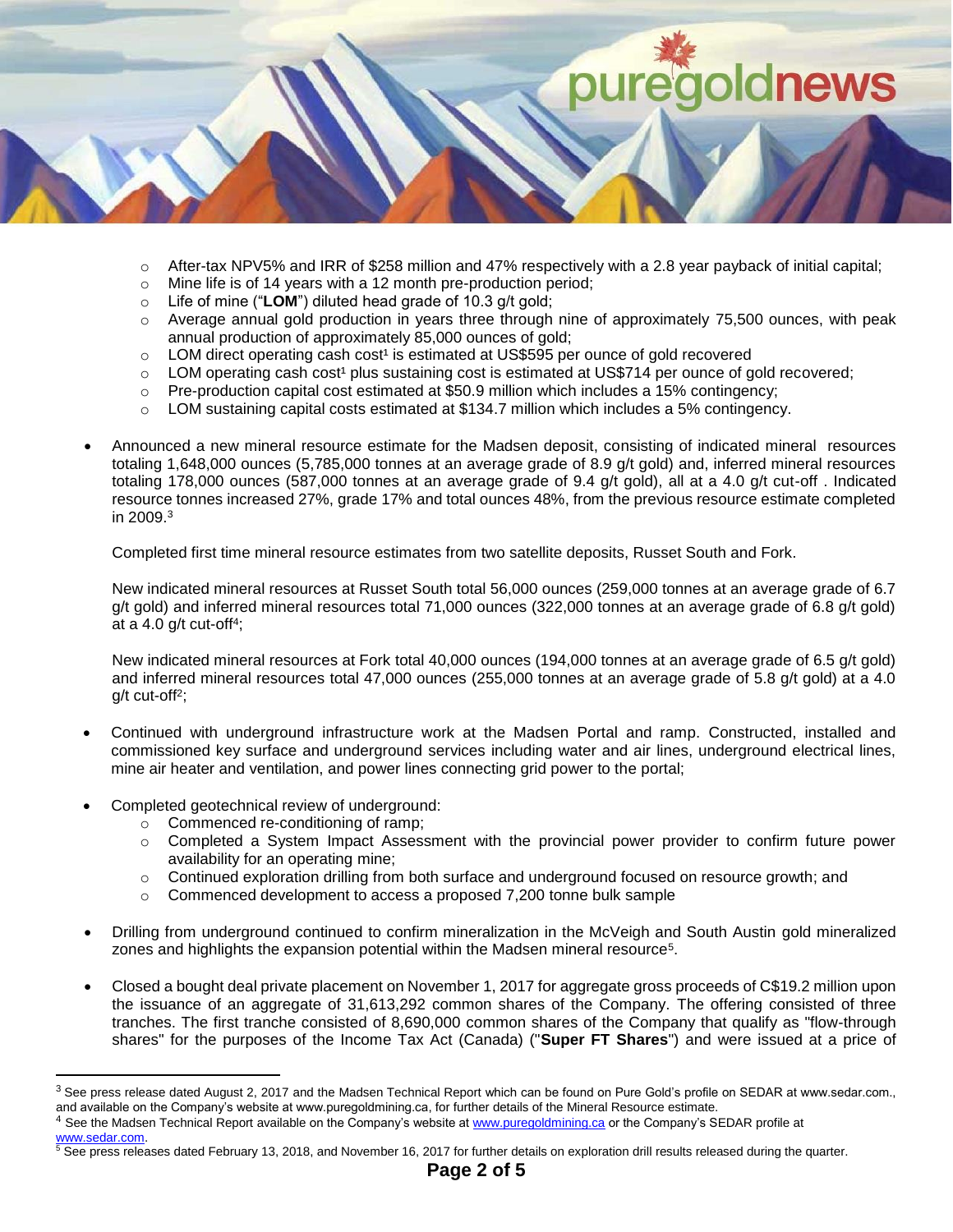

C\$0.725 per Super FT Share. The second tranche consisted of 8,061,125 common shares of the Company that qualify as "flow-through shares" for the purposes of the Income Tax Act (Canada) ("**FT Shares**") and were issued at a price of C\$0.64 per FT Share. The third tranche consisted of 14,862,167 common shares of the Company ("**Common Shares**") and were issued at a price of C\$0.52 per Common Share.

For details of the Company's plans for the balance of 2018 through June 2019, see press release dated May 30, 2018, available at [www.puregoldmining.ca](http://www.puregoldmining.ca/) or [www.Sedar.com.](http://www.sedar.com/)

## **Selected Financial Data**

The following selected financial data is derived from our Financial Statements and related notes thereto for the periods indicated, as prepared in accordance with International Financial Reporting Standards. Details of these results are described in the unaudited condensed interim consolidated financial statements and Management's Discussion and Analysis for the three and nine months ended December 31, 2017. These documents can be found on the Company's website [\(www.puregoldmining.ca\)](http://www.puregoldmining.ca/) or on SEDAR at [www.sedar.com.](http://www.sedar.com/) All dollar figures are expressed in Canadian \$.

|                                         | <b>Year ended</b><br><b>March 31</b> |              |
|-----------------------------------------|--------------------------------------|--------------|
|                                         | 2018                                 | 2017         |
| Net Loss for the year                   | \$26,161,068                         | \$24,532,025 |
| Exploration and evaluation expenditures | \$26,343,021                         | \$22,897,880 |
| Total Comprehensive Loss for the year   | \$26,161,068                         | \$24,982,799 |
| Basic and diluted loss per share        | \$0.13                               | \$0.15       |

|                                              | As at             |                   |
|----------------------------------------------|-------------------|-------------------|
|                                              | March 31,<br>2018 | March 31,<br>2017 |
| Cash and short-term investments              | \$7,443,078       | \$16,531,815      |
| Working capital (current assets less current |                   |                   |
| liabilities)                                 | \$5,245,238       | \$13,153,928      |
| <b>Total assets</b>                          | \$24,661,551      | \$35,311,795      |
| <b>Current liabilities</b>                   | \$3,317,770       | \$5,103,527       |
| Non-current liabilities                      | \$2,372,958       | \$2,529,001       |
| Shareholders' equity                         | \$18,970,823      | \$27,679,267      |

This press release should be read in conjunction with Pure Gold's Consolidated Financial Statements and Management's Discussion and Analysis for the year ended March 31, 2018. In addition, for further information please see Pure Gold's Annual Information Form for the year ended March 31, 2018. These documents can be found on the Company's website [\(www.puregoldmining.ca\)](http://www.puregoldmining.ca/) or under the Company's profile on SEDAR at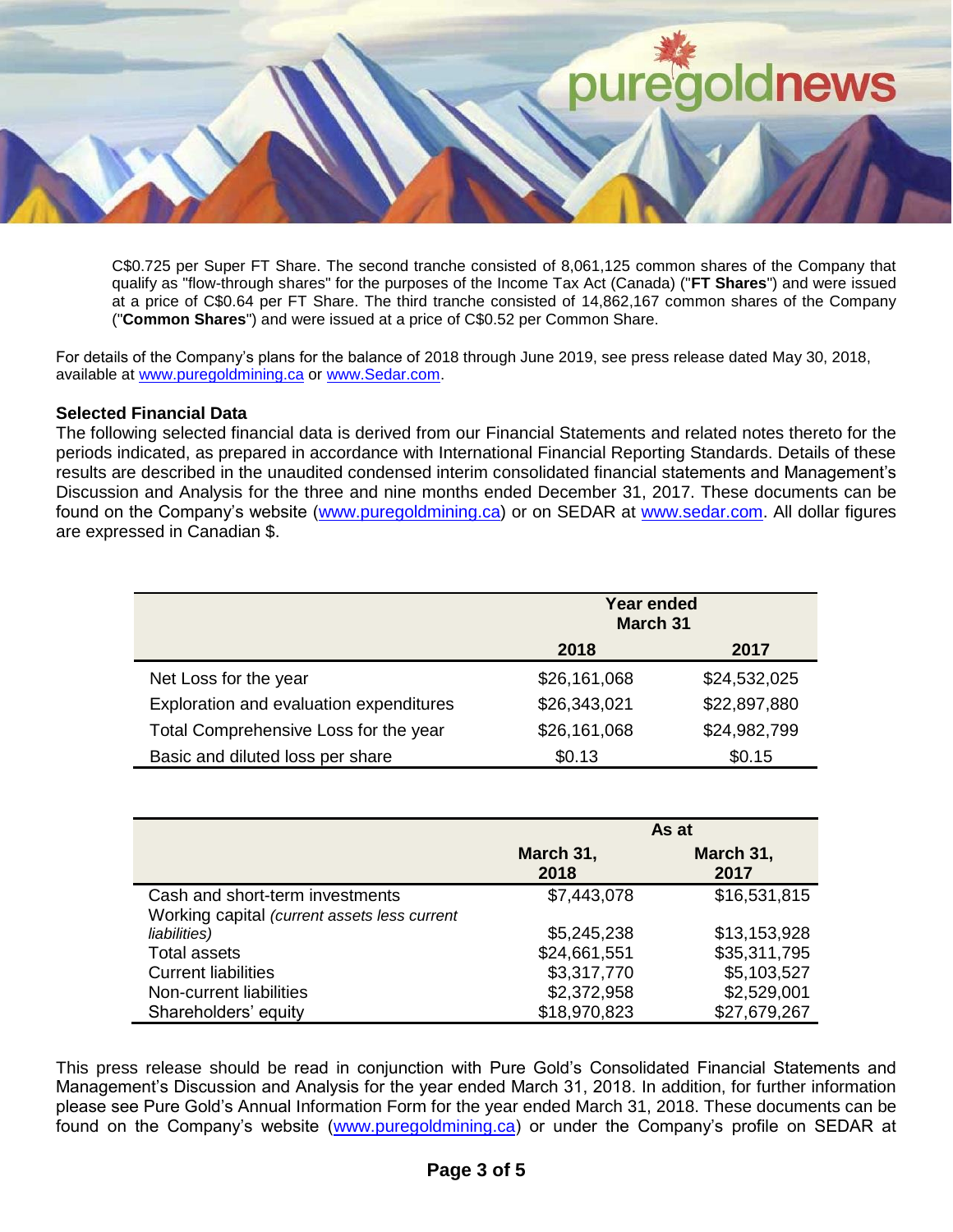

[www.sedar.com.](http://www.sedar.com/) Shareholders may receive a printed copy of the audited consolidated financial statements, free of charge, upon request.

## **GRANT OF INCENTIVE STOCK OPTIONS**

The Company has granted incentive stock options to a consultant to purchase up to 200,000 common shares in the capital of the Company until June 11, 2023 at an exercise price of \$0.65 per share to First Global Capital, who provides investor relations activities to the Company. The incentive stock options were granted in accordance with the Company's Stock Option Plan.

#### **ABOUT MADSEN**

The Madsen Gold Project has historic production of 2.5 million ounces of gold and remains one of the highestgrade, undeveloped gold projects in the world<sup>6</sup>. With an indicated resource of 1,744,000 ounces gold at 8.7 g/t gold (in 6.2 million tonnes) and an inferred resource of 296,000 ounces gold at 7.9 g/t gold (in 1.2 million tonnes)<sup>7</sup>, Madsen benefits from existing infrastructure including a mill and tailings facility, paved highway access, and access to power, water and experienced labour. A feasibility study is underway with results expected in the fourth quarter of 2018 and the Madsen Gold Project is firmly on the path to becoming Ontario's next gold mine.

## **Qualified Persons and 43-101 Disclosure**

Phil Smerchanski, P. Geo., Vice President, Exploration for the Company, is the designated Qualified Person for this news release within the meaning of National Instrument 43-101 ("NI 43-101") and has reviewed and verified that the technical information contained herein is accurate and approves of the written disclosure of same.

## **ABOUT PURE GOLD**

 $\overline{a}$ 

Our mandate is pure and simple. To dream big. To colour outside the lines. To use smart science and creativity to unlock the next major gold discovery at the Madsen Gold Project in Red Lake, Ontario. And become Canada's next iconic gold company.

Additional information about the Company and its activities may be found on the Company's website at [www.puregoldmining.ca](http://www.puregoldmining.ca/) and under the Company's profile at *[www.sedar.com](http://www.sedar.com/)*.

 $6$  Historic drill hole results and production figures and other details from the Madsen and Starratt-Olsen mines disclosed in this document were completed prior to the implementation of National Instrument 43-101. A full discussion and cautionary language can be found in the Madsen Technical Report, which can be found on Pure Gold's website at [www.puregoldmining.ca](http://www.puregoldmining.ca/) or profile on SEDAR a[t www.sedar.com.](http://www.sedar.com/)

<sup>&</sup>lt;sup>7</sup> See the Madsen Technical Report ,available on the Company's website at [www.puregoldmining.ca](file://///10.75.25.31/Accounting/Users/dlabrenz/AppData/Local/Microsoft/Windows/Temporary%20Internet%20Files/Content.Outlook/AppData/Local/Microsoft/Windows/Temporary%20Internet%20Files/Content.Outlook/4OK1LN8G/www.puregoldmining.ca) or the Company's SEDAR profile at [www.sedar.com.](http://www.sedar.com/)